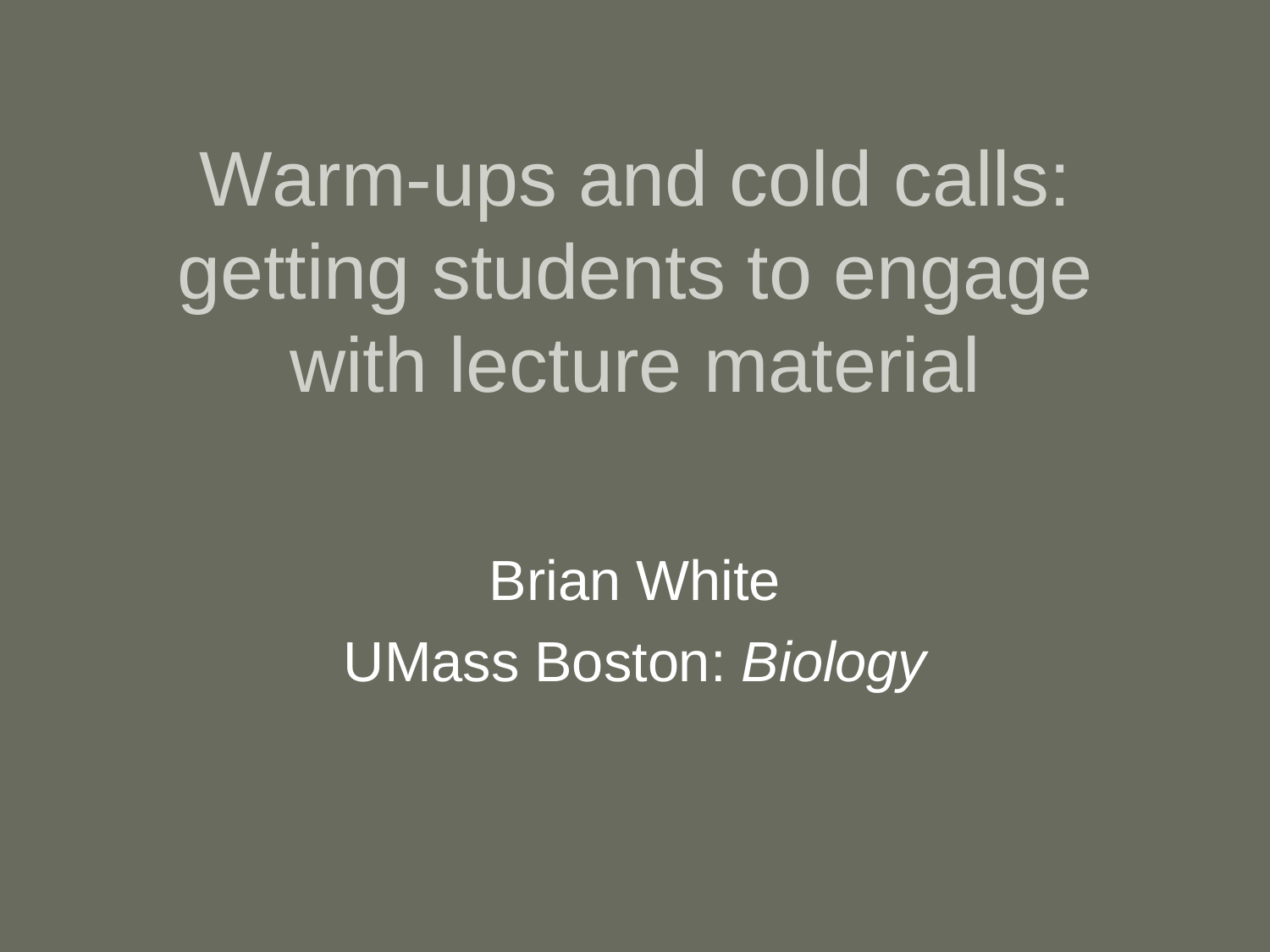- Introduction
- Course at WPI (BB1035)
- Educational Goals
- "Warm-ups " & "Cold-calls"
- Classroom Experience
- Student Feedback
- Implementation at UMass Boston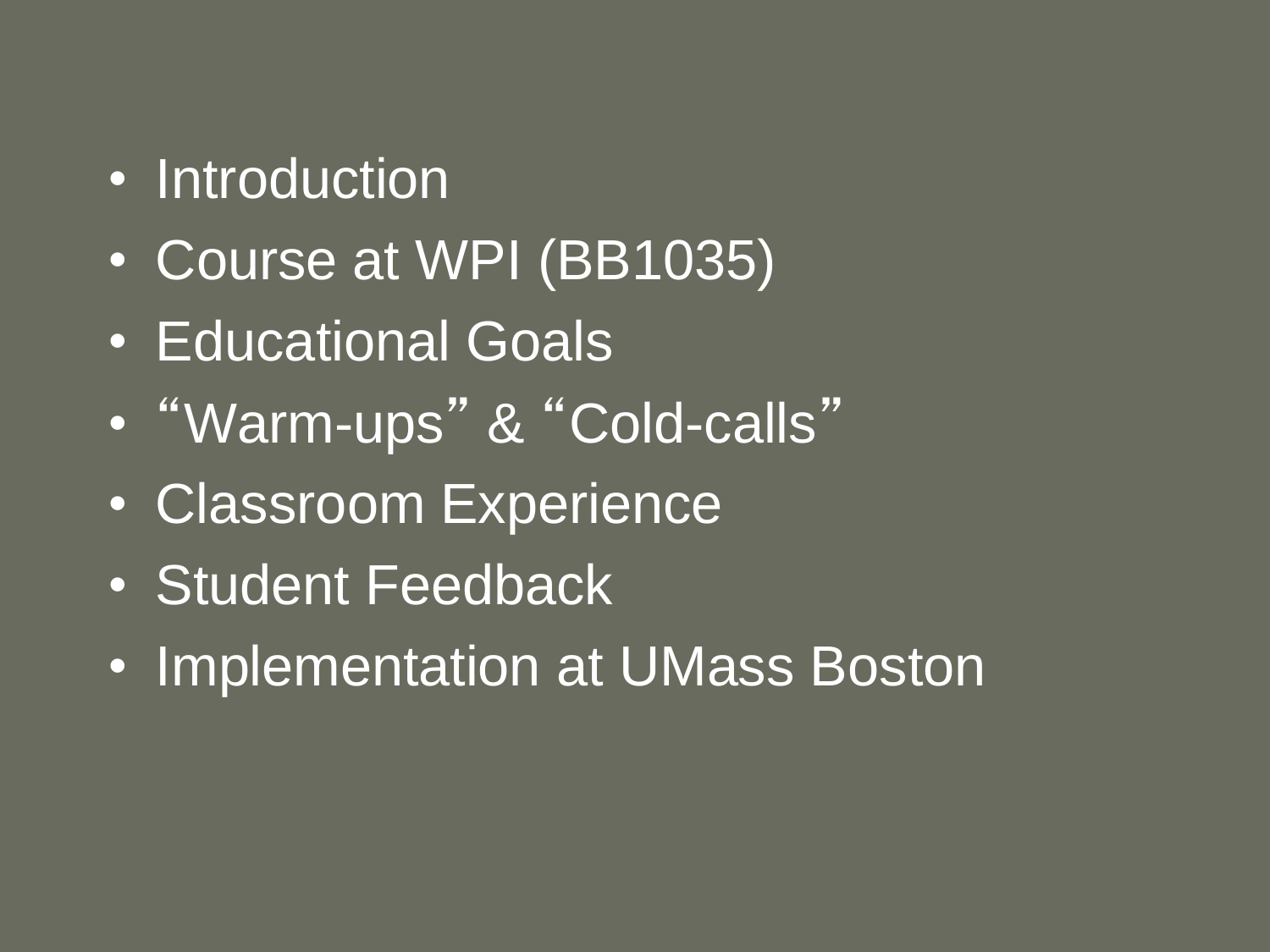## WPI's BB 1035

- "Introduction to Biotechnology"
- 75 students
- > 50% non-majors
- Each week:
	- 3 x 50-minute lecture
	- 1 x 50-minute conference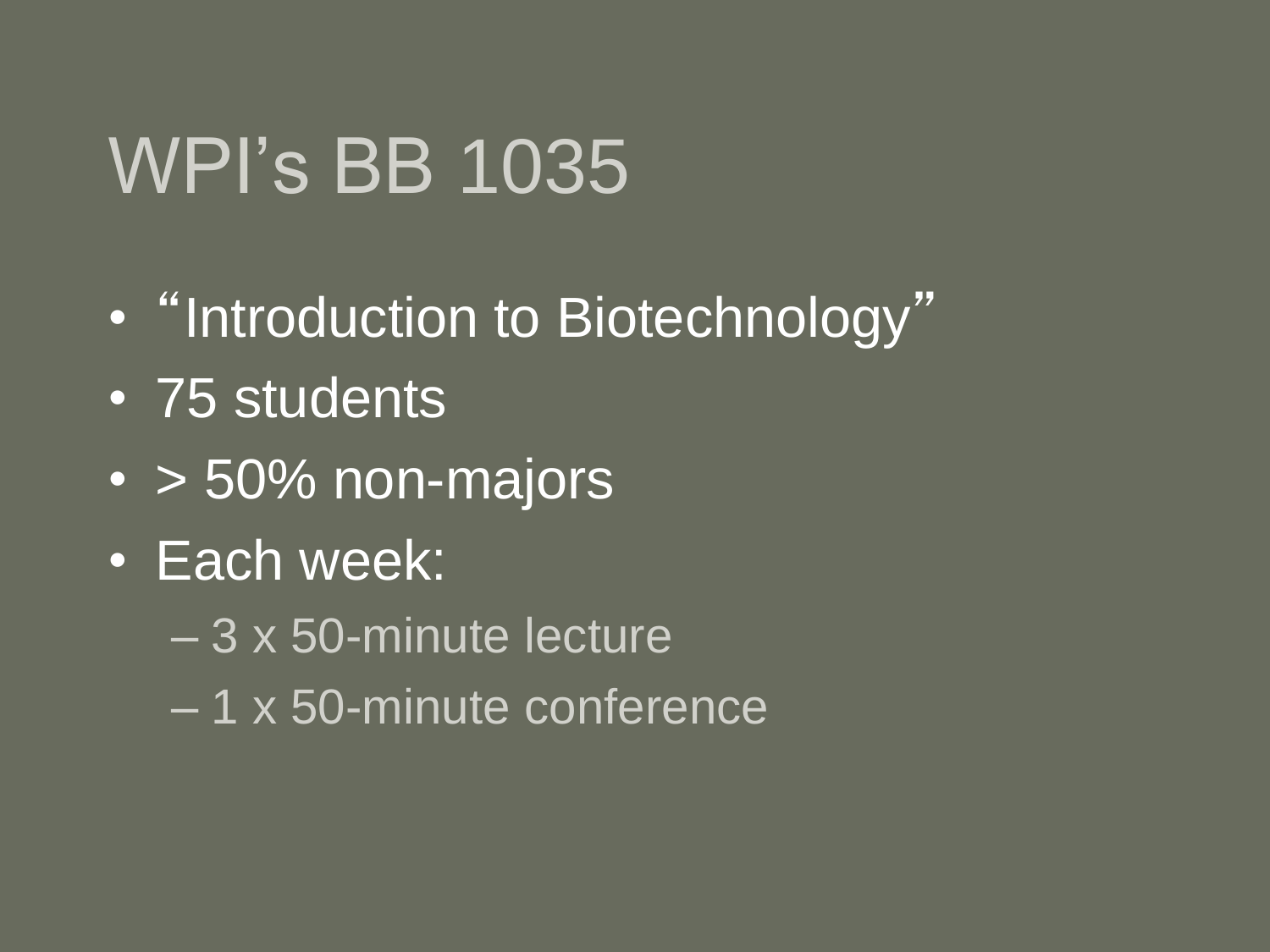## Goals

- DNA -> RNA -> protein -> function – interventions, applications, & modifications
- Application > Memorization
	- *A Problems Approach to Introductory Biology*
	- Conference sections
	- Genetic disease project
- Need to know "where they' re at"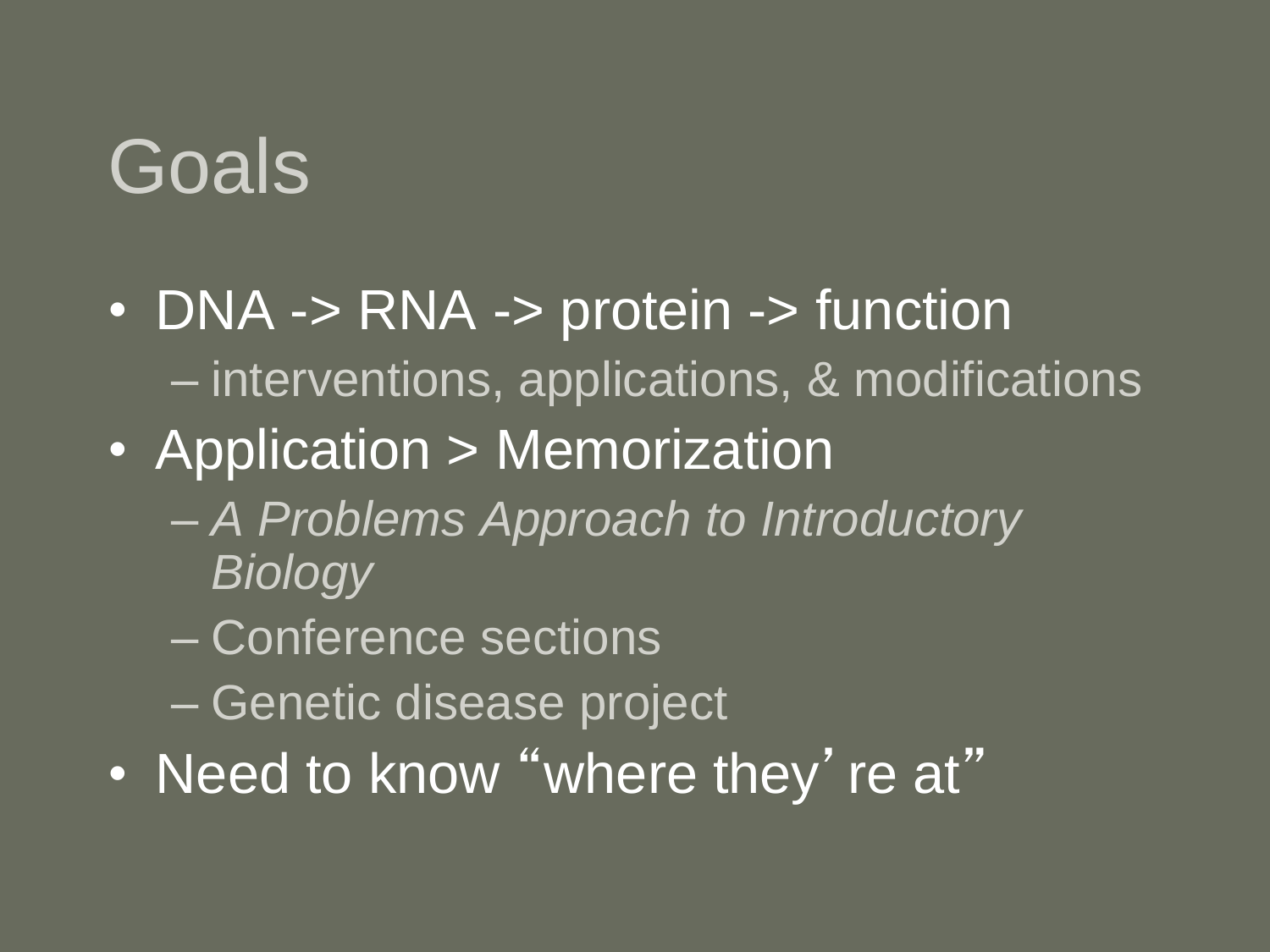## Warm-ups

- Before material is covered in lecture
- *Cognition and Instruction* **16**(4) 475 (1998)
- Try out application of material
- Provide common experience
- Generate questions
- Assess student's strengths & weaknesses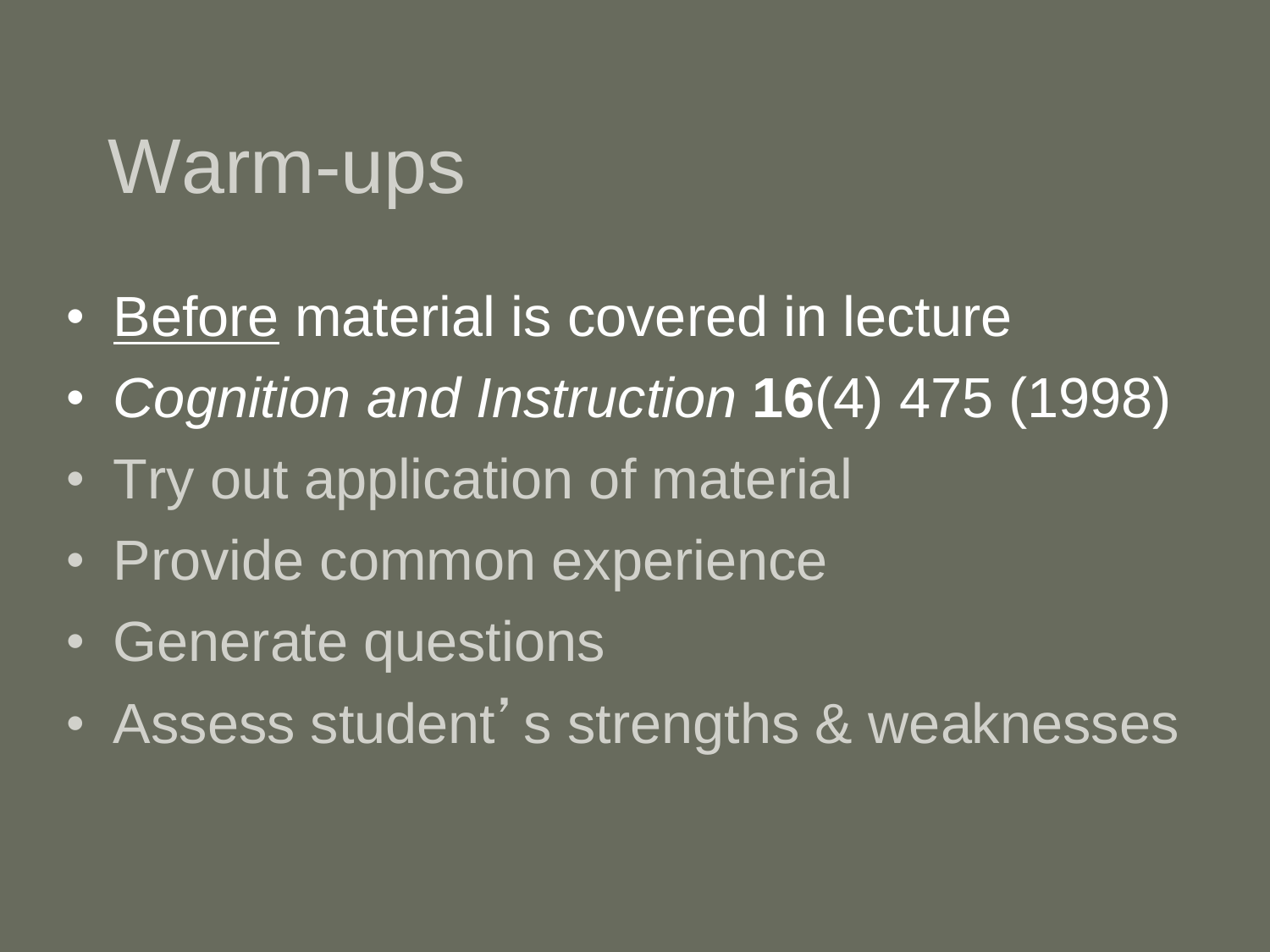- Virtual Genetics Lab (http:/intro.bio.umb.edu/vgl/)
- *Context*: before start of genetics section
- *Assignment*: do some crosses; do both traits behave the same?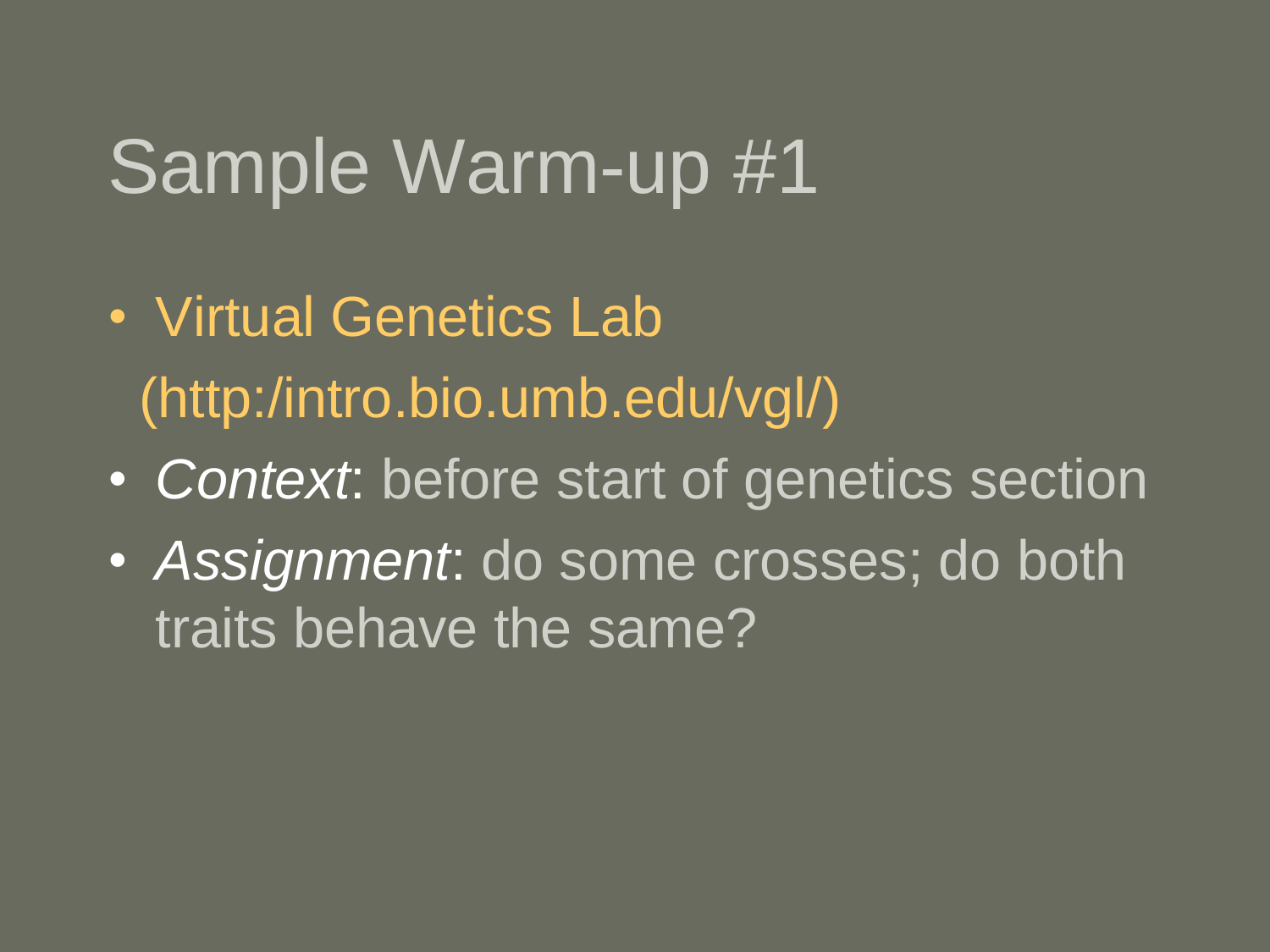- Virtual Genetics Lab
- *Common experience*: traits acting differently
- *Generate questions*: why the difference?
- *Assess*: ability to notice "conspicuous crosses "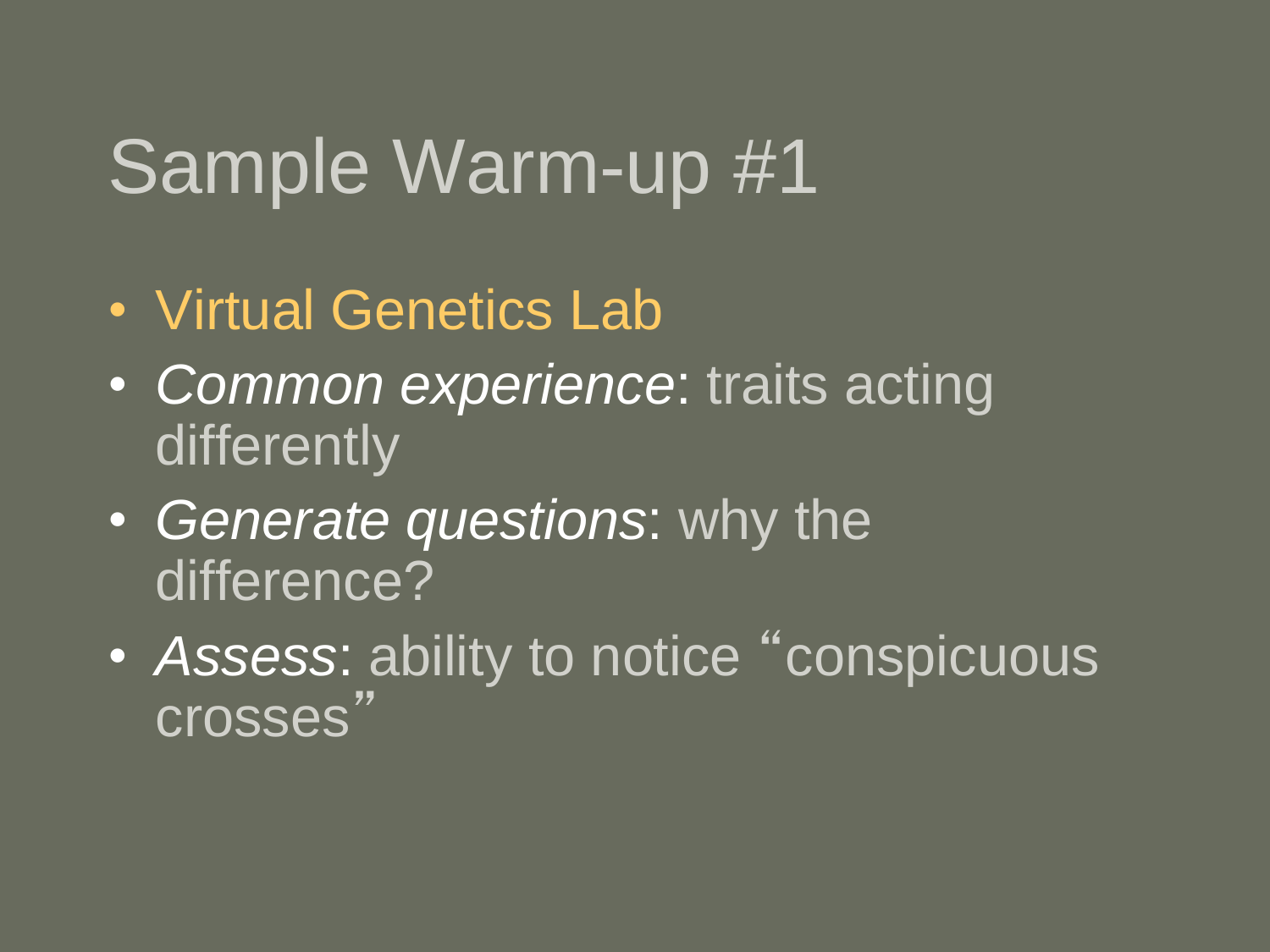## Classroom Experience

#### • Use their work as an example

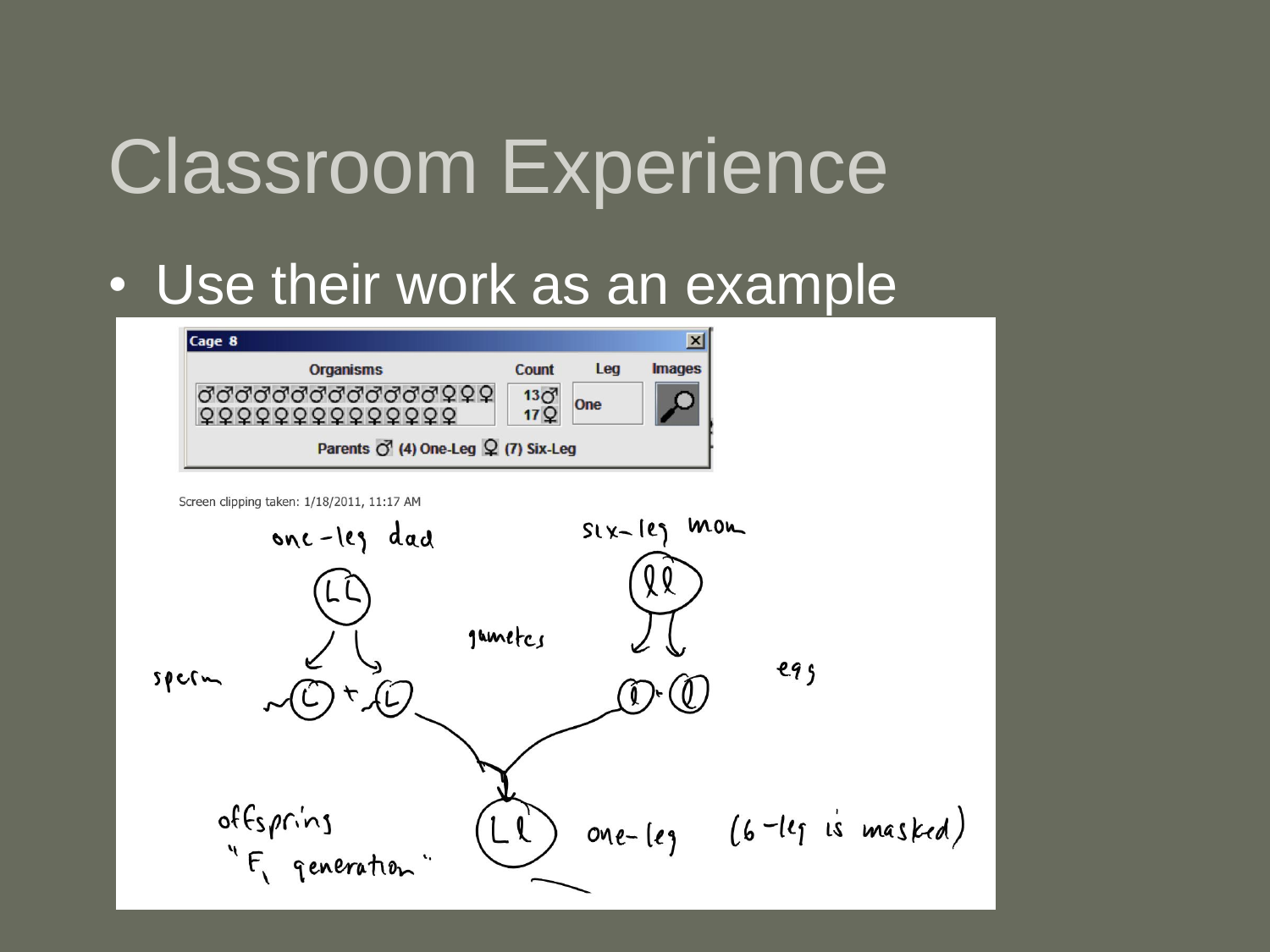### Examples from their work

- Best if can use it specifically
- Can raise common issues
- But they don't have it with them...
- And may not remember important details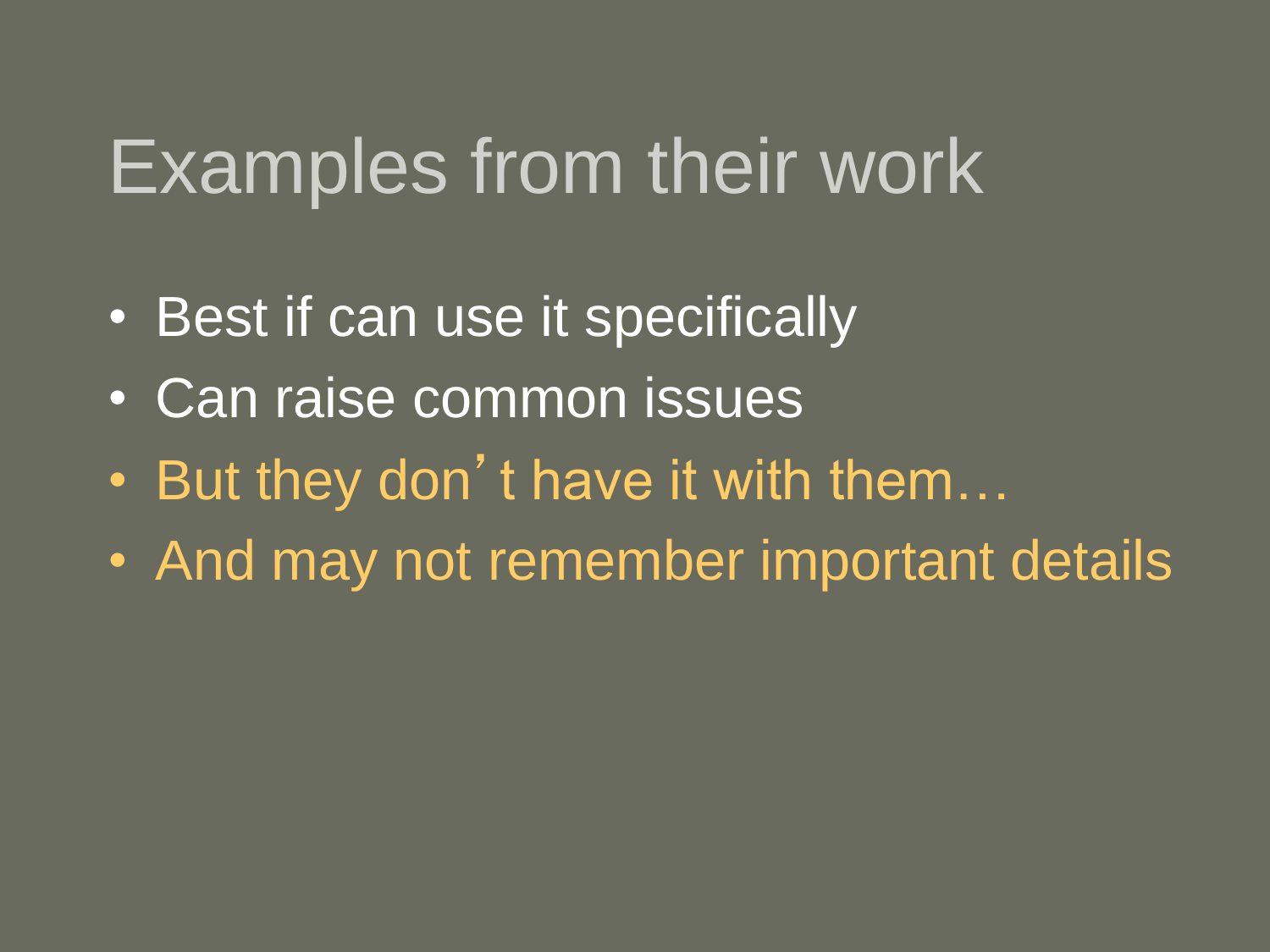- "Build a Protein" (http://intro.bio.umb.edu/pi/)
- *Context*: had introduced
	- non covalent interactions
	- Amino acid properties
	- Protein folding
- *Assignment*: build two proteins:
	- $-$ "blob"
	- "stick"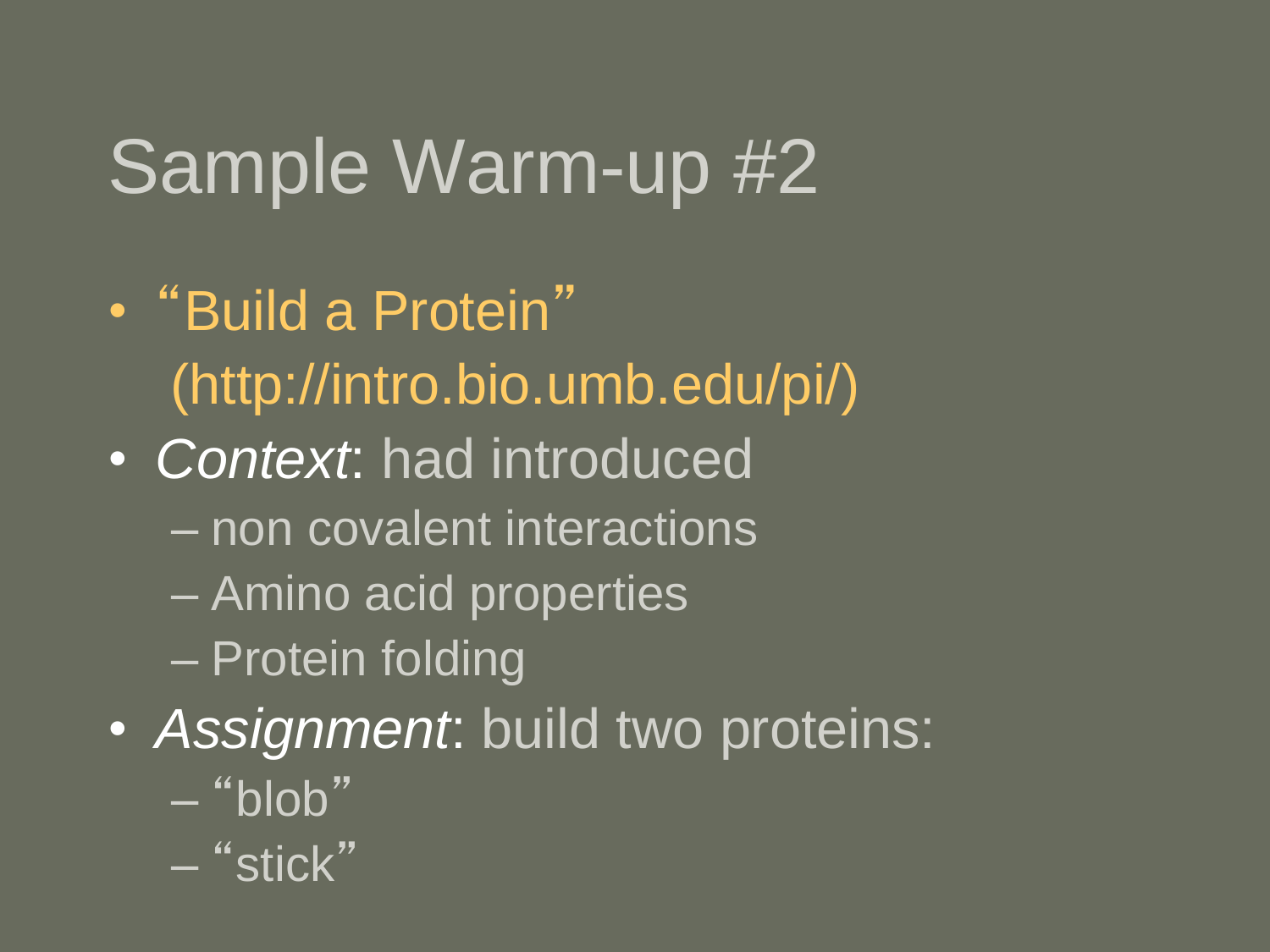- "Build a Protein"
- *Common experience*: self-assembly via amino acid properties
- *Generate questions*: why did it do that?
- *Assess*: understanding of interactions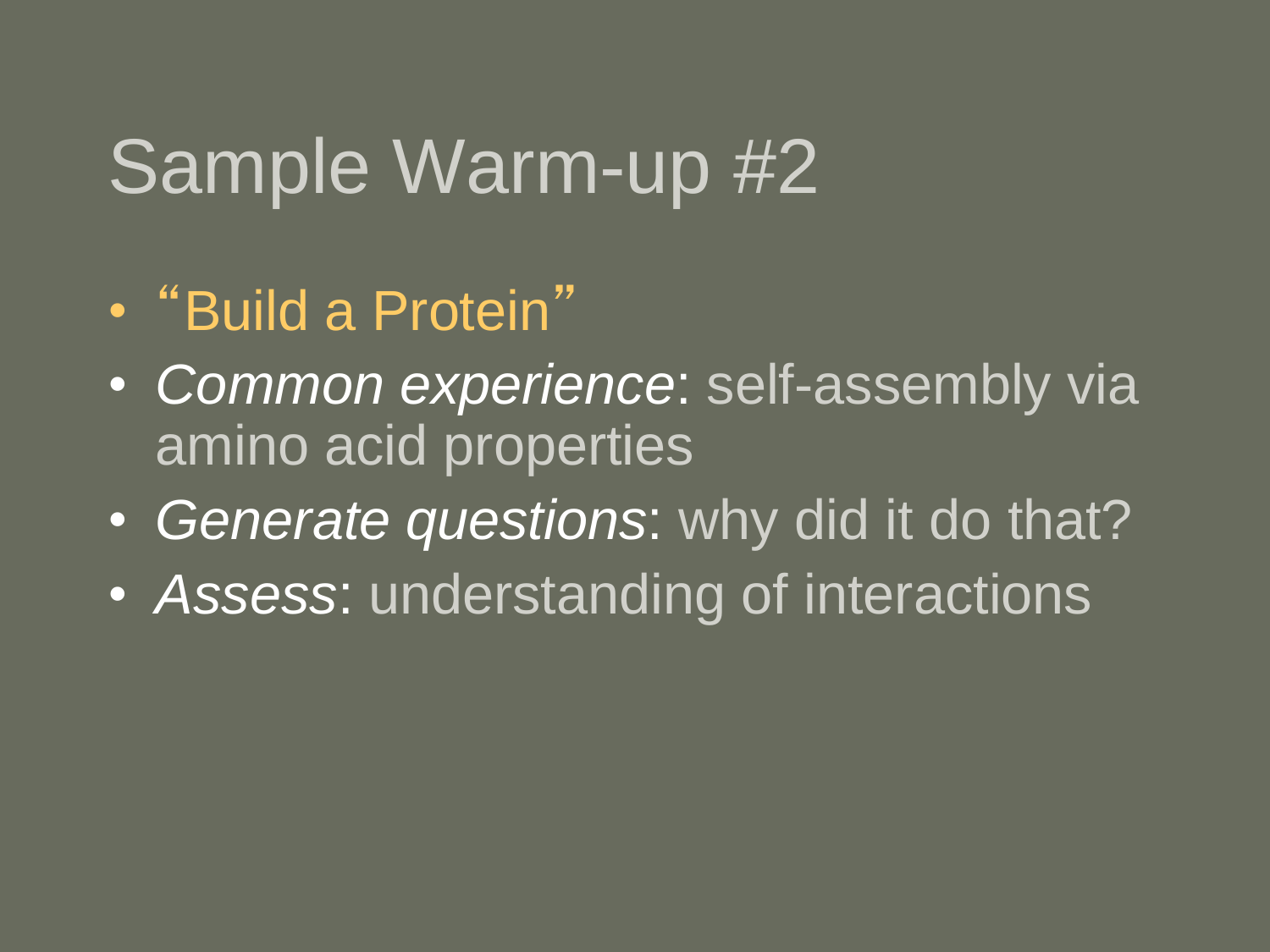## Classroom Experience

#### • Use their work to see where they' re at

The protein that did not "blob" together consisted of hydrophilic amino acids that are all positively charged. Hydrophilic amino acids like water so they will not naturally "blob" together. In addition, all amino acids are the same charge which makes them repel each other causing a straight line. If they were mixed charges, the positives and negatives would attract each other so the proten would bend. The "blob" protein consists of all hydrophobic amino acids. These molecules do not like water so they stick together to avoid contact. Therefore, they create the shape of a circular blob. The hardest part of the assignment was making a straight line. I had to understand that the protein needed to be hydrophilic and have the same charge.



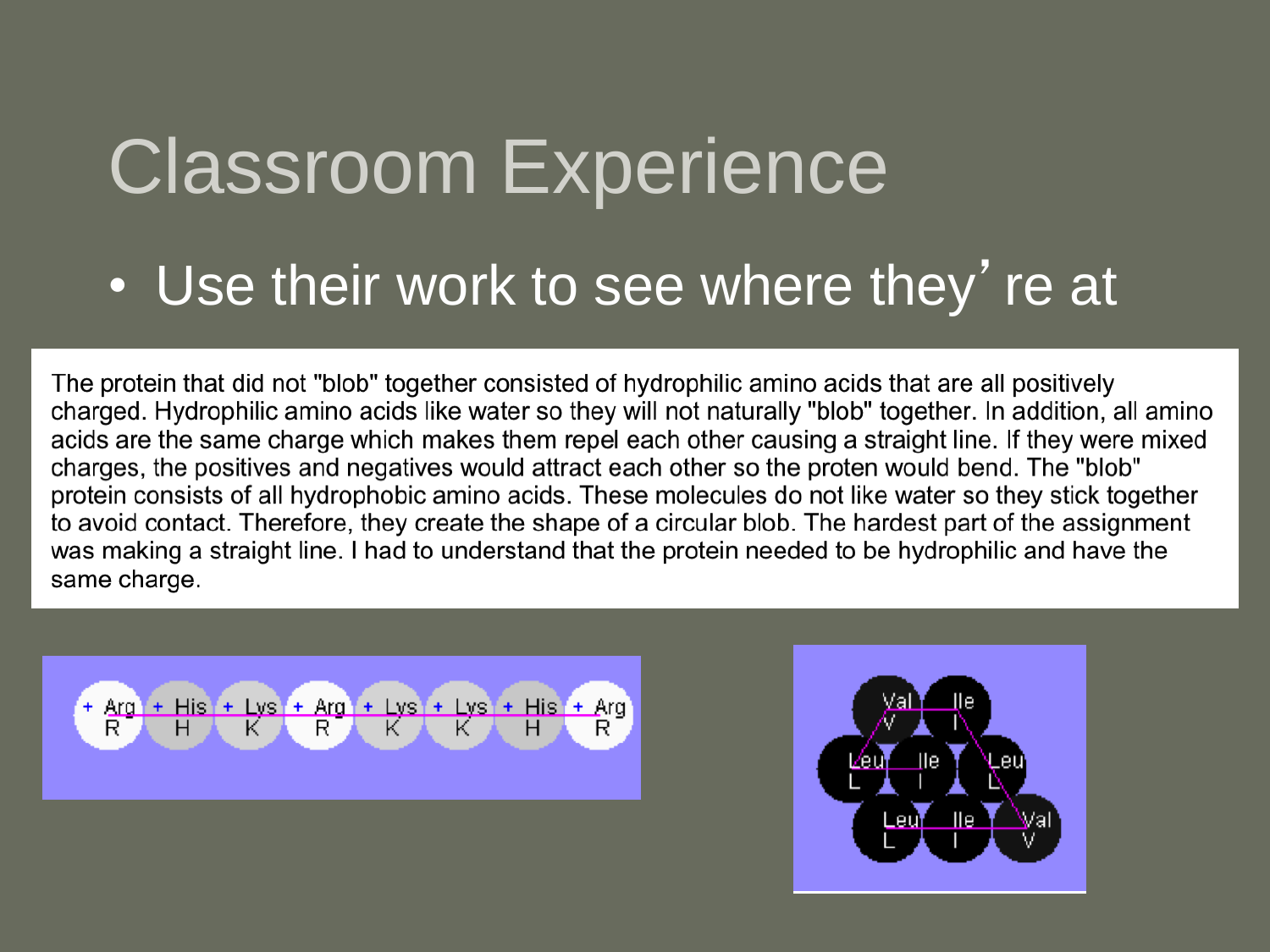- Other benefits:
	- Students familiar with software & UI
		- Can go further in lecture
		- Can use easily in conferences
	- Better use of everyone's time
	- Best questions:
		- What was most difficult part?
		- What was most surprising?
- Pitfalls & challenges:
	- They don't have their results in front of them
	- They may not remember or notice what you want them to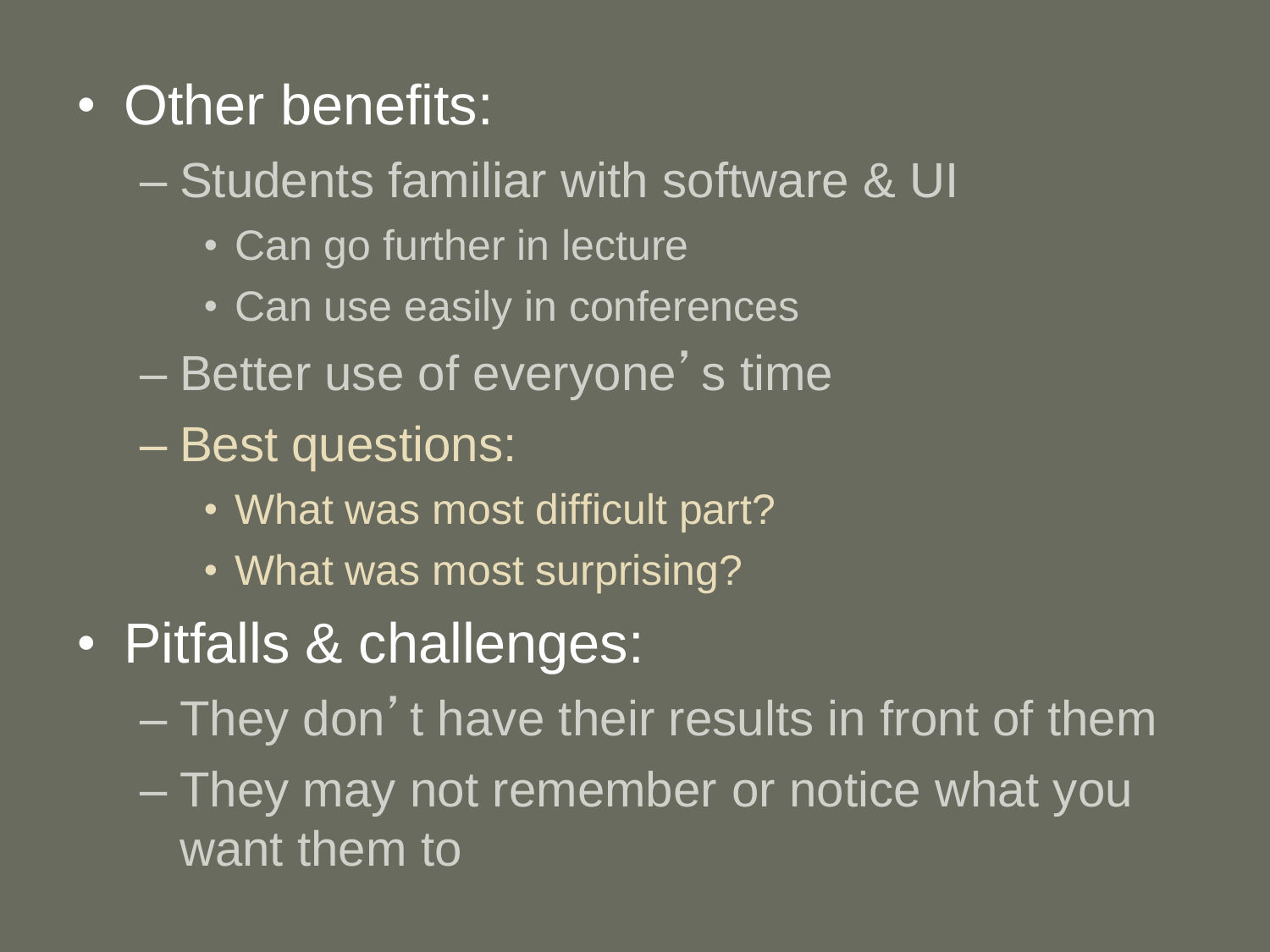### Warm-ups: student feedback

• Should I use this technique in the future?

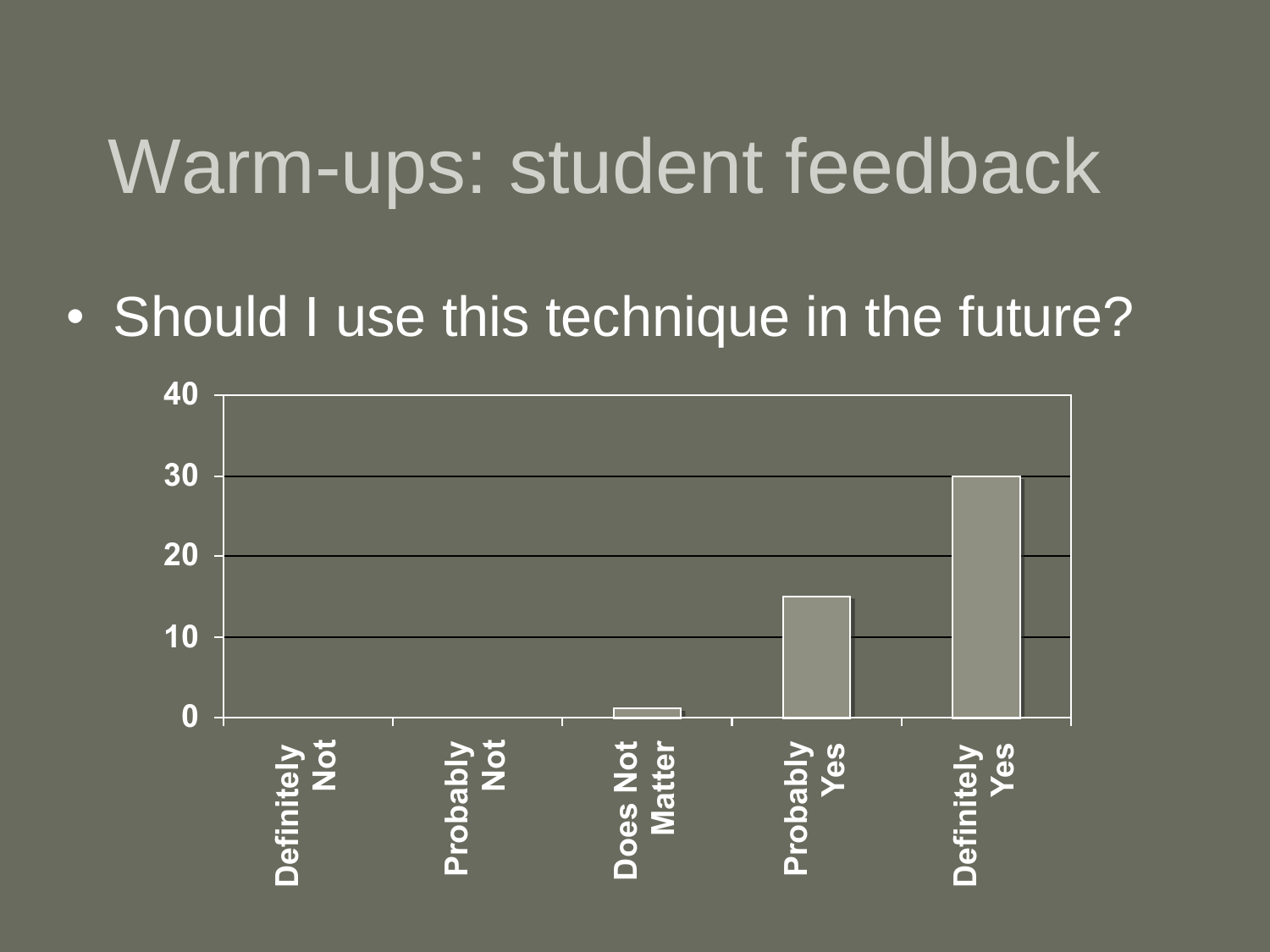## Warm-ups: student feedback

- It helped me to visualize the lecture material instead of just reading and memorizing from book. This helped me embed the material in my head.
- The warm up problems allowed me to experience the material on my own before learning about it in more depth in lecture. In addition, they caused me to have questions about the material. In other words, they got me more involved in the material, and I was more likely to really engage in the material during lecture.
- I got a better sense of what to expect in class. But sometimes I have no idea what the problem means and don't understand the stuff before the class, then the practice becomes a pain and not very useful. Maybe we should have it after class.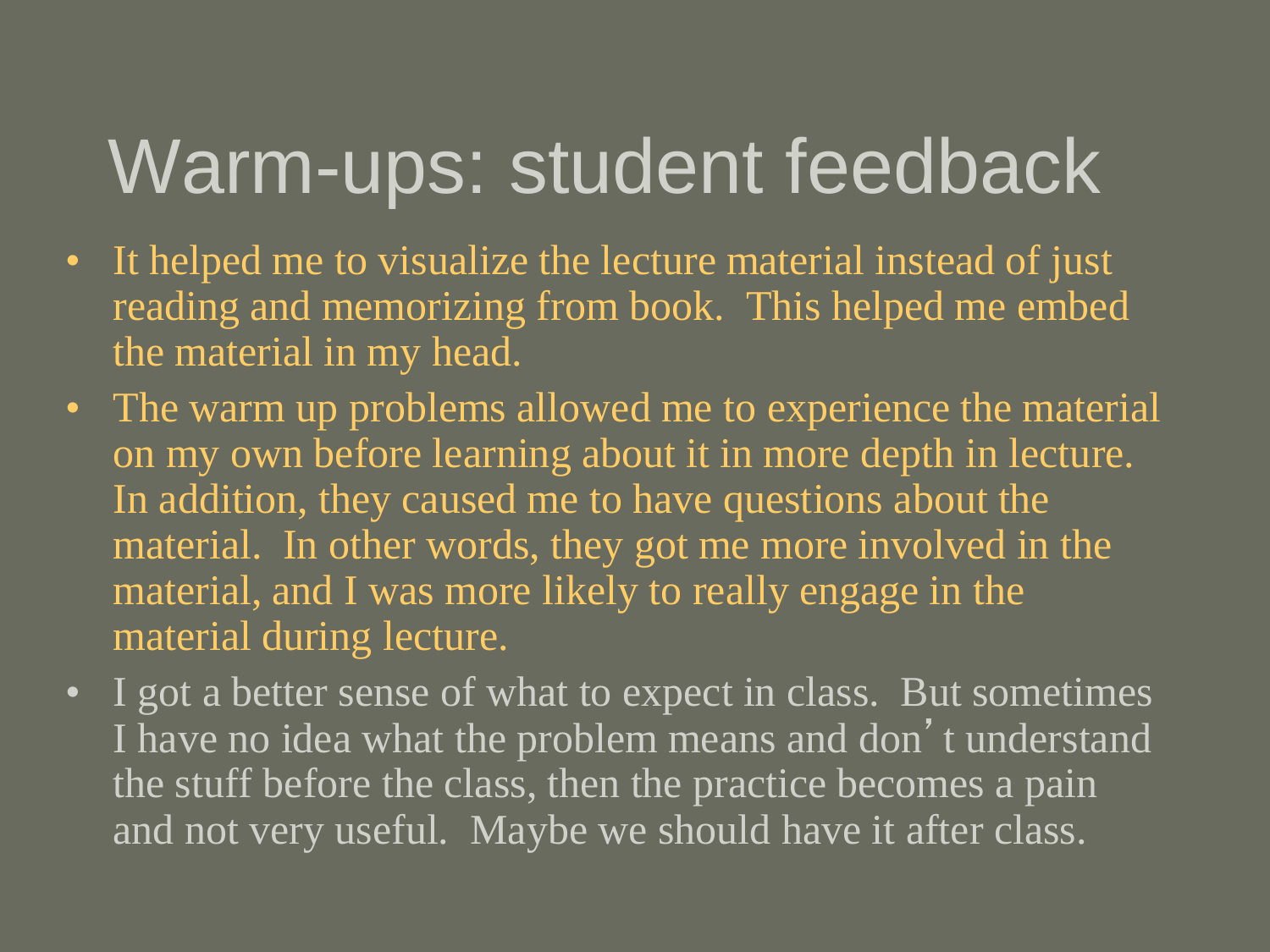## Cold-calls

- Call on students randomly; non-voluntary
- Not every question
- After "think, pair, share"
- "Passing" is OK
- Can opt out
- Wrong answers *encouraged*
- "It's my job to make you look good"
- Get *everyone* thinking about the question
- Get a better sample of student knowledge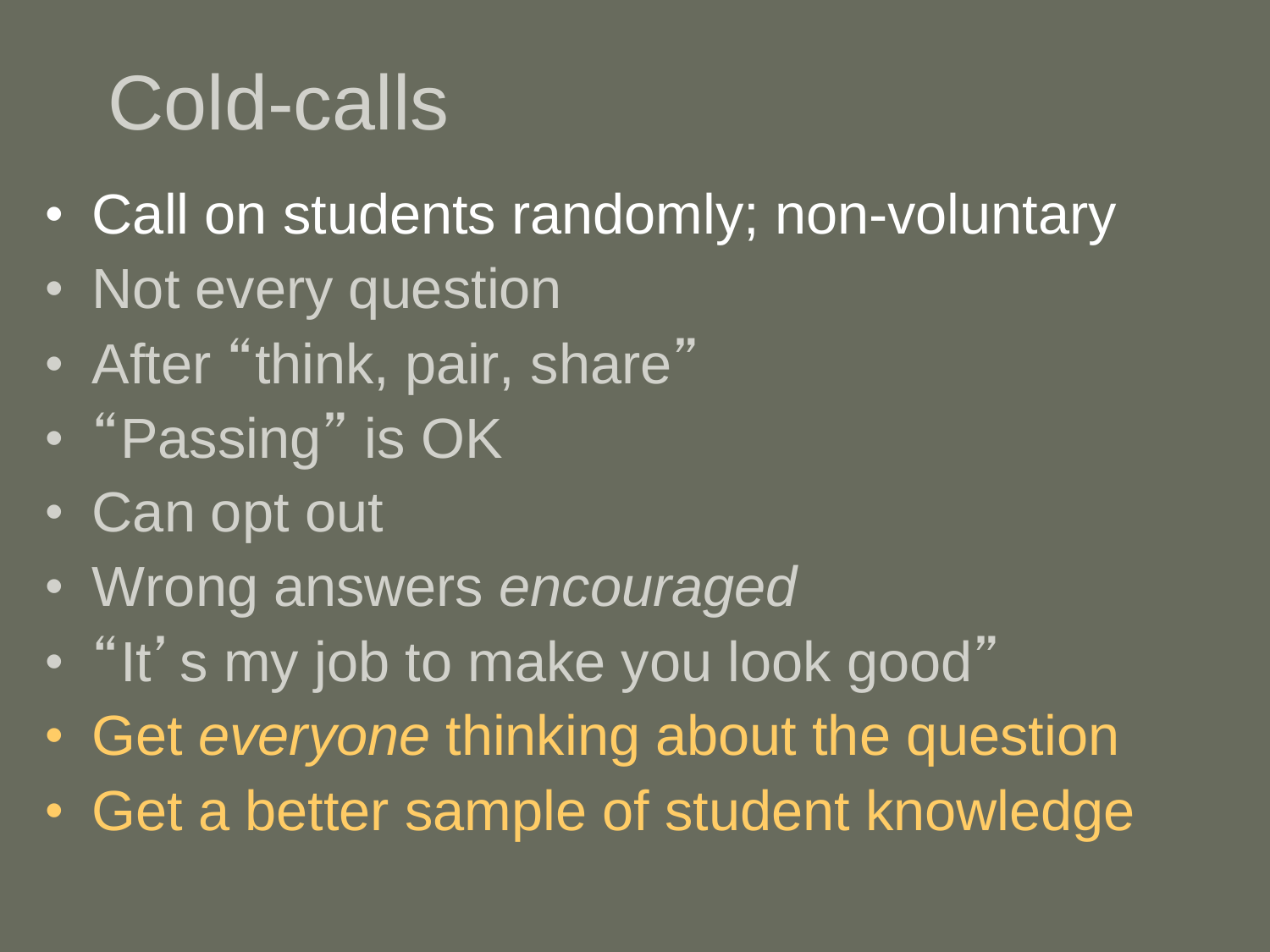# Classroom Experience

#### • Benefits

- More active classroom
- Useful wrong answers
- A sense of where they are
- Pitfalls & Challenges
	- Hands come up spontaneously
	- Hard to choose randomly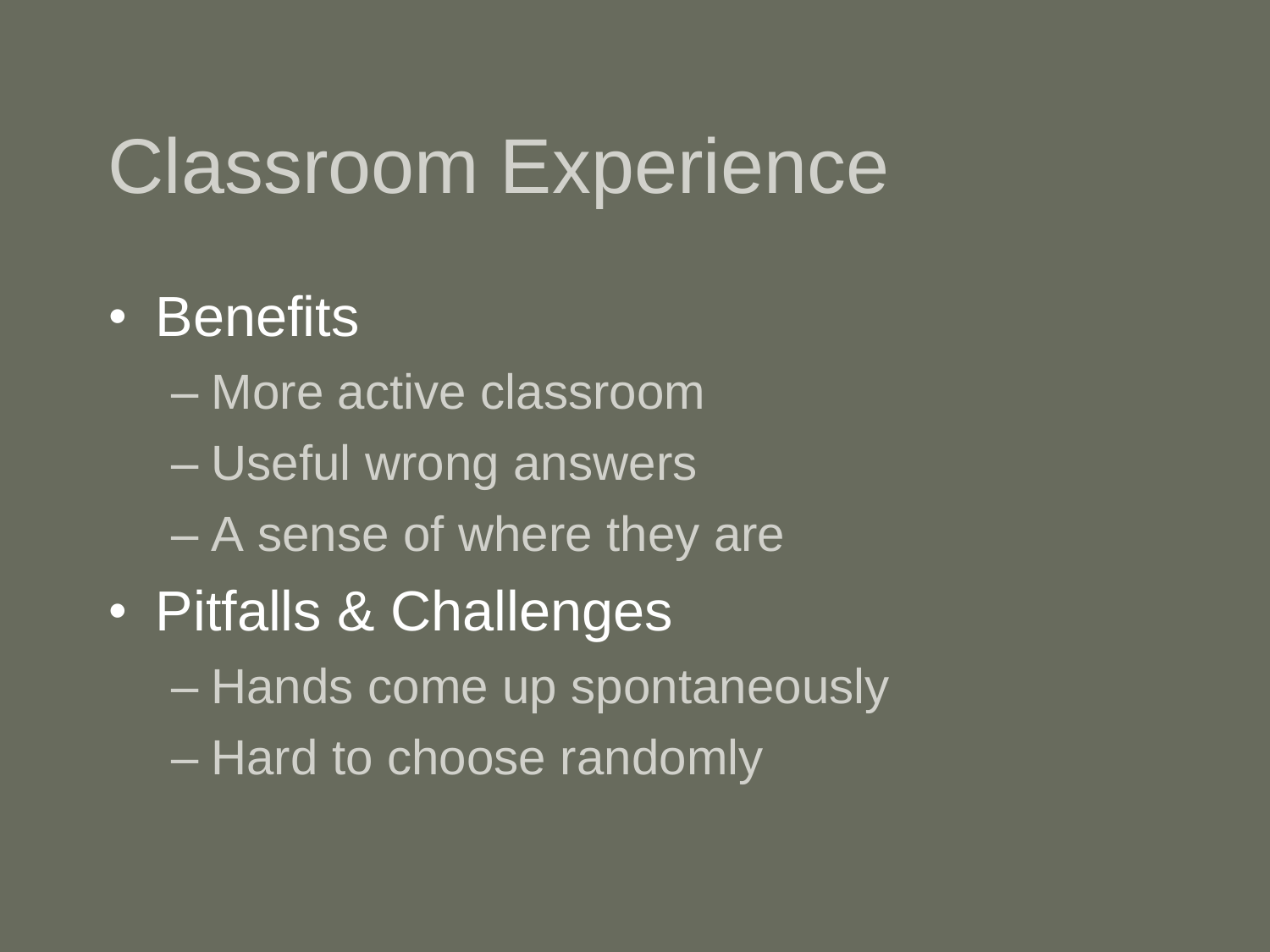### Cold-calls: student feedback

#### • Should I use this technique in the future?

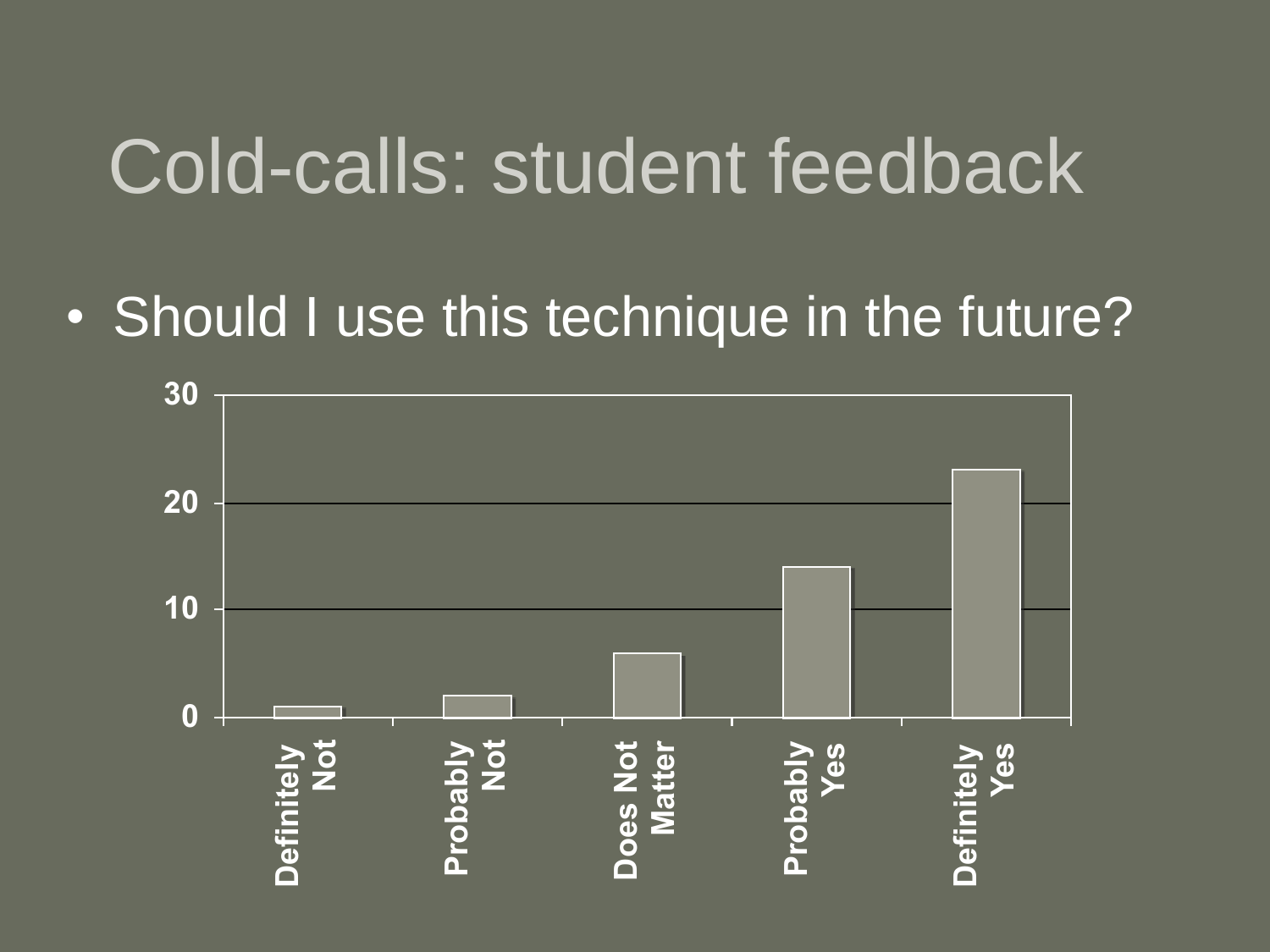## Cold-calls: student feedback

- Not knowing if I would be called on or not meant I had to pay attention and had to formulate my own answers in my head for every question.
- Sometimes I am afraid to admit when I don't understand something so it was nice to see other students in the same boat as me saying "I don't know" or answering questions wrong. I learned a lot from others' mistakes.
- Didn't enjoy it, but probably for the best.
- While I understand the practical use, it was scary!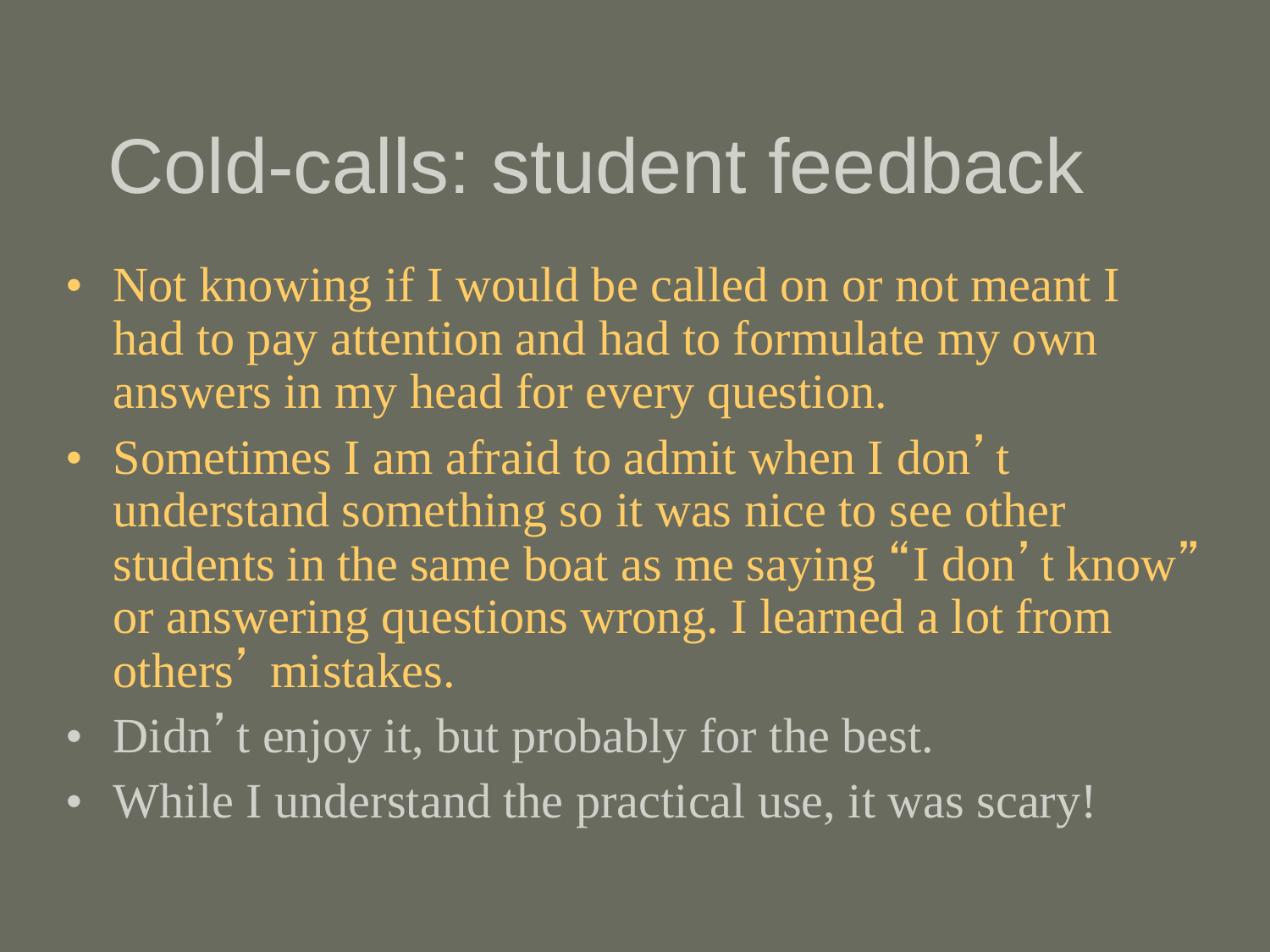## Implementation at UMB

- At UMB, Bio 111 has 400+ students
- Warm-ups
	- More technical issues
	- Doing more & Working well
- Cold-calls
	- Made "student picker" application
	- $\sim$  15 on "do not call"
	- Completely changed the "vibe"
- Graded homework using simulations